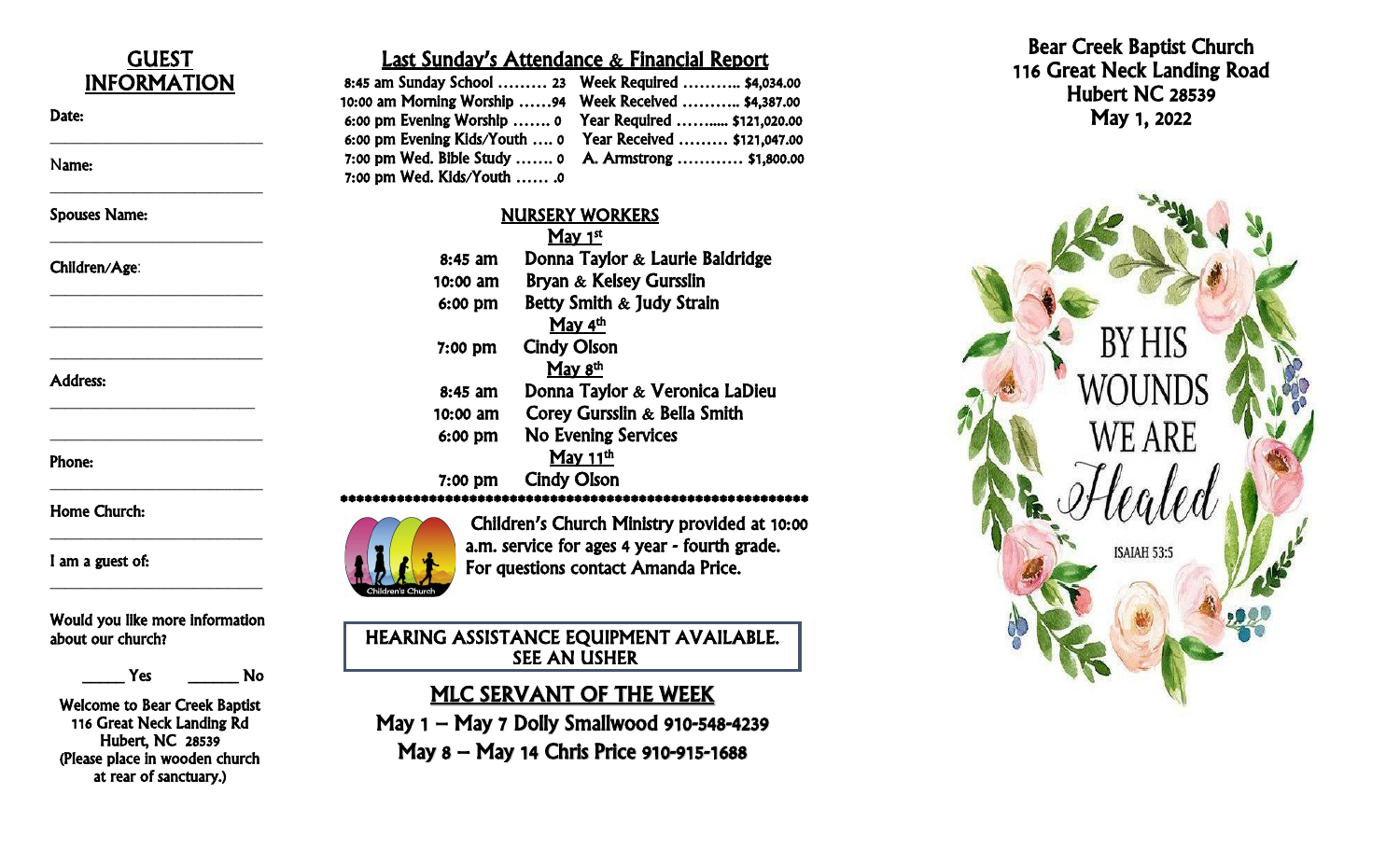# Bear Creek Baptist Church 10:00 am

| Invitation Song "Turn Your Eyes Upon Jesus"  327 |
|--------------------------------------------------|
|                                                  |

Postlude…………………………………………………...

**BE ALWAYS** 



# **CURRENT REQUESTS ONGOING NEEDS**

Ronnie Carter 1.B. Cannon<br> **Gloria Collins\*** 1.B. Don Collins Gloria Collins\* Brooke Kilpatrick **Phil Crawley** Rudolph Outlaw Family<br>Sandra Riggs\* Cristina Sweigart

Montana Malone Cleto & Kathy Martinez Gonzalez<br>
Rudolph Outlaw Family Debbie Humphrey Dave McCausley<br>Kelly Maxwell Robert & Sally Parker Keith & Connie Richardson Mike Toms Scott Cody Whaley Camron Yopp Phyllis Young

> MILITARY DEPLOYED Ayden Haskell

HOSPITAL NURSING HOME/REHAB **Shirley Gillette** 

### SENIOR ADULT/SHUT- IN

Linda Matthews **Janice Morton** 

Sarah Bancroft Jack & Lu Bauer Linzey Bell<br>
Daisy Burns Darwin Chivers Jessie Eason Darwin Chivers Judy Goad Milton/Cathy Kale Abe Lincoln<br>
Linda Matthews Ianice Morton Gail Weir

 **PRAYER REQUESTS DATE**: \_\_\_\_\_\_\_\_\_\_\_\_\_\_\_\_\_\_\_\_\_\_\_\_ **NAME:**  $\blacksquare$  **NEED:** \_\_\_\_\_\_\_\_\_\_\_\_\_\_\_\_\_\_\_\_\_\_\_\_  $\overline{\phantom{a}}$  , which is a set of the set of the set of the set of the set of the set of the set of the set of the set of the set of the set of the set of the set of the set of the set of the set of the set of the set of th  **NAME:** \_\_\_\_\_\_\_\_\_\_\_\_\_\_\_\_\_\_\_\_\_\_\_\_  **NEED:** \_\_\_\_\_\_\_\_\_\_\_\_\_\_\_\_\_\_\_\_\_\_\_\_ \_\_\_\_\_\_\_\_\_\_\_\_\_\_\_\_\_\_\_\_\_\_\_\_\_\_\_\_\_\_\_

> **NAME:** \_\_\_\_\_\_\_\_\_\_\_\_\_\_\_\_\_\_\_\_\_\_\_  **NEED:** \_\_\_\_\_\_\_\_\_\_\_\_\_\_\_\_\_\_\_\_\_\_\_

\_\_\_\_\_\_\_\_\_\_\_\_\_\_\_\_\_\_\_\_\_\_\_\_\_\_\_\_\_\_\_

 $\frac{1}{2}$  ,  $\frac{1}{2}$  ,  $\frac{1}{2}$  ,  $\frac{1}{2}$  ,  $\frac{1}{2}$  ,  $\frac{1}{2}$  ,  $\frac{1}{2}$  ,  $\frac{1}{2}$  ,  $\frac{1}{2}$  ,  $\frac{1}{2}$  ,  $\frac{1}{2}$  ,  $\frac{1}{2}$  ,  $\frac{1}{2}$  ,  $\frac{1}{2}$  ,  $\frac{1}{2}$  ,  $\frac{1}{2}$  ,  $\frac{1}{2}$  ,  $\frac{1}{2}$  ,  $\frac{1$ 

 **Prayer requested by:**

 **(Please give contact information.)**

 **Would you like your request listed on the bulletin Prayer List?**

 **\_\_\_\_\_ Yes \_\_\_\_\_ No**

 **Anyone wishing to place a name on the Prayer Chain during the week should contact the church at 910-326-5338 or email [bcbc@bizec.rr.com](mailto:bcbc@bizec.rr.com) .**

Names will remain on the Prayer List for one month unless resubmitted. \*Indicates newly added to the list.